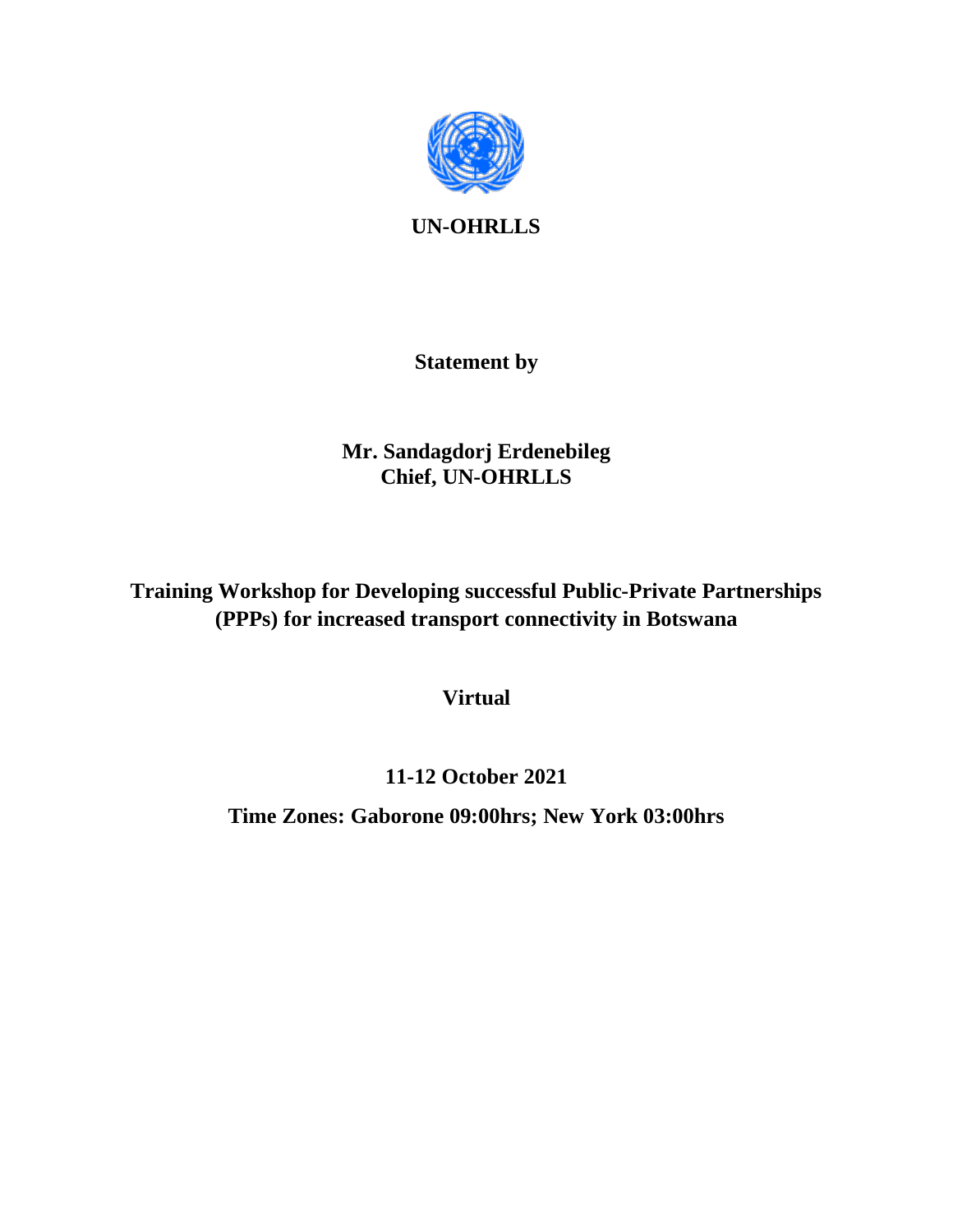#### Distinguished participants,

Ladies and gentlemen,

Thank you all for participating in this two-day training workshop on developing successful Public-Private Partnerships (PPPs) for increased transport connectivity in Botswana. From the programme, I see that it was quite an insightful workshop I believe you have acquired or enhanced your knowledge on how to develop, negotiate and implement effective public-private-partnerships for transport infrastructure. We are aware that more still needs to be done in this area and UN-OHRLLS aims to continue to work with LLDCs to strengthen their capacity on developing bankable projects and well as on PPP and other areas aimed at enhancing their connectivity to the global economic.

Let me express my sincere appreciation to the resource persons especially from the United Nations system organizations and other international and regional organizations for taking their time from their busy schedules to participate in this training and continue to support UN-OHRLLS in its efforts to build the capacity of our Groups of Countries. I thank UN-OHRLLS resources person, for providing the training material and sharing his extensive knowledge in this area.

I thank you all and congratulate you for your dedication and active engagement in this workshop.

The training covered a varied number of topics as guided by the submission of the Ministry of Transport. It covered 10 topics including the introduction of transport infrastructure development and maintenance, the traffic impact analysis as well as the key steps necessary to successfully implement a PPP transport infrastructure project.

The presentations also covered some case studies focusing mainly on projects in the region and these case studies were intended to give live examples including success and challenges.

The World Bank colleagues also shared their insights on the Economic and Financial Analyses of Transport Projects and Road Asset Management.

### Ladies and gentlemen

Let me reiterate the importance of transport infrastructure connectivity to LLDCs as well as the importance of addressing the challenges faced by LLDCs to meet their transport infrastructure needs which include lack of resources. The 2030 Agenda for Sustainable Development and the VPoA points to partnerships, including with the private sector, as one important means of implementing the SDGs. Public-private partnerships (PPPs) present the opportunity to leverage expertise, innovation, financial resources and policy mechanisms. It is however also generally recognized that PPPs can pose challenges as the financial interests of the different parties are not completely aligned. In addition, many of the developing countries still lack the capacity to deal with the PPPs.

I am aware that Botswana has some transport infrastructure projects that are earmarked for PPPs and I hope this training has equipped you with the necessary skills to implement these projects. It is our hope that Botswana will in the future be one of success story in implementing PPP in the transport sector.